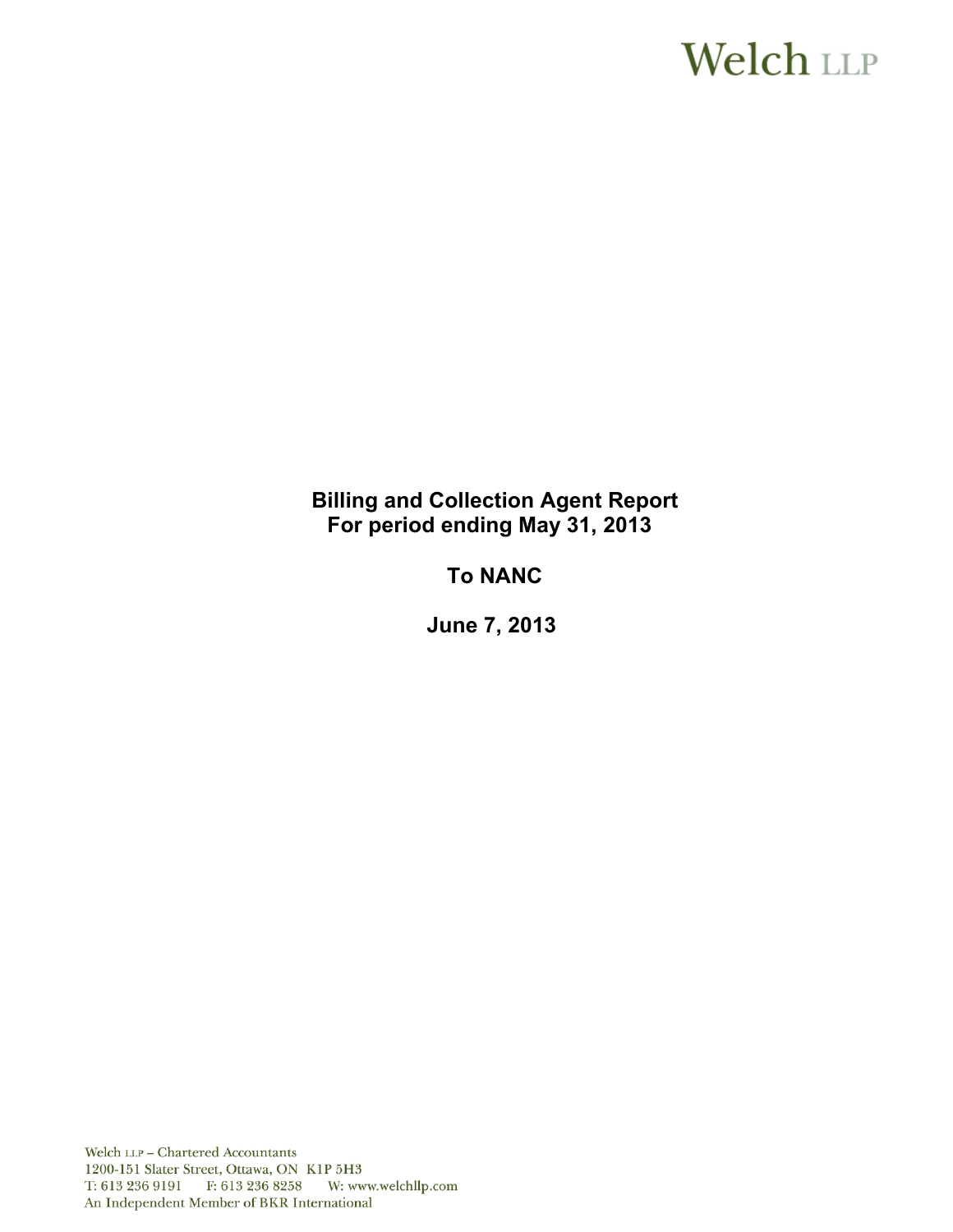# **NANPA FUND STATEMENT OF FINANCIAL POSITION MAY 31, 2013**

| <b>Assets</b>                                                                    |                     |               |
|----------------------------------------------------------------------------------|---------------------|---------------|
| Cash Balance in bank account                                                     |                     | \$<br>839,294 |
| Receivable from US Carriers                                                      | 353,562             |               |
| Receivable from Canada                                                           | 6,553               |               |
| Receivable from Caribbean countries                                              | 3,492               |               |
| Receivables forwarded to Treasury for collection                                 | 87,366              |               |
| Allowance for uncollectible accounts                                             | (214,000)           | 236,973       |
| <b>Total assets</b>                                                              |                     | 1,076,267     |
| Less: Accrued liabilities (see below for makeup)                                 |                     | (392,658)     |
| <b>Fund balance</b>                                                              |                     | \$<br>683,609 |
| <b>Makeup of Accrued Liabilities</b> (see following page for additional details) |                     |               |
| <b>Welch LLP</b>                                                                 | 28,336              |               |
| NIFLICTAD Dealing 41/ Dleak and nANL administration                              | $A \cap E$ $\cap A$ |               |

|                                                  | ------  |
|--------------------------------------------------|---------|
| NEUSTAR Pooling 1K Block and pANI administration | 195.091 |
| <b>NEUSTAR NANP Administration</b>               | 163.564 |
| Data Collection Agent - USAC                     | 5.667   |
|                                                  | 392.658 |

**\*\*\*\*\*\*\*\*\*\*\*\*\*\*\*\*\*\*\*\*\*\*\*\*\*\*\*\*\*\*\*\*\*\*\*\*\*\*\*\*\*\*\*\*\*\*\*\*\*\*\*\*\*\*\*\*\*\*\*\*\*\*\*\*\*\*\*\*\*\*\*\*\*\*\*\*\***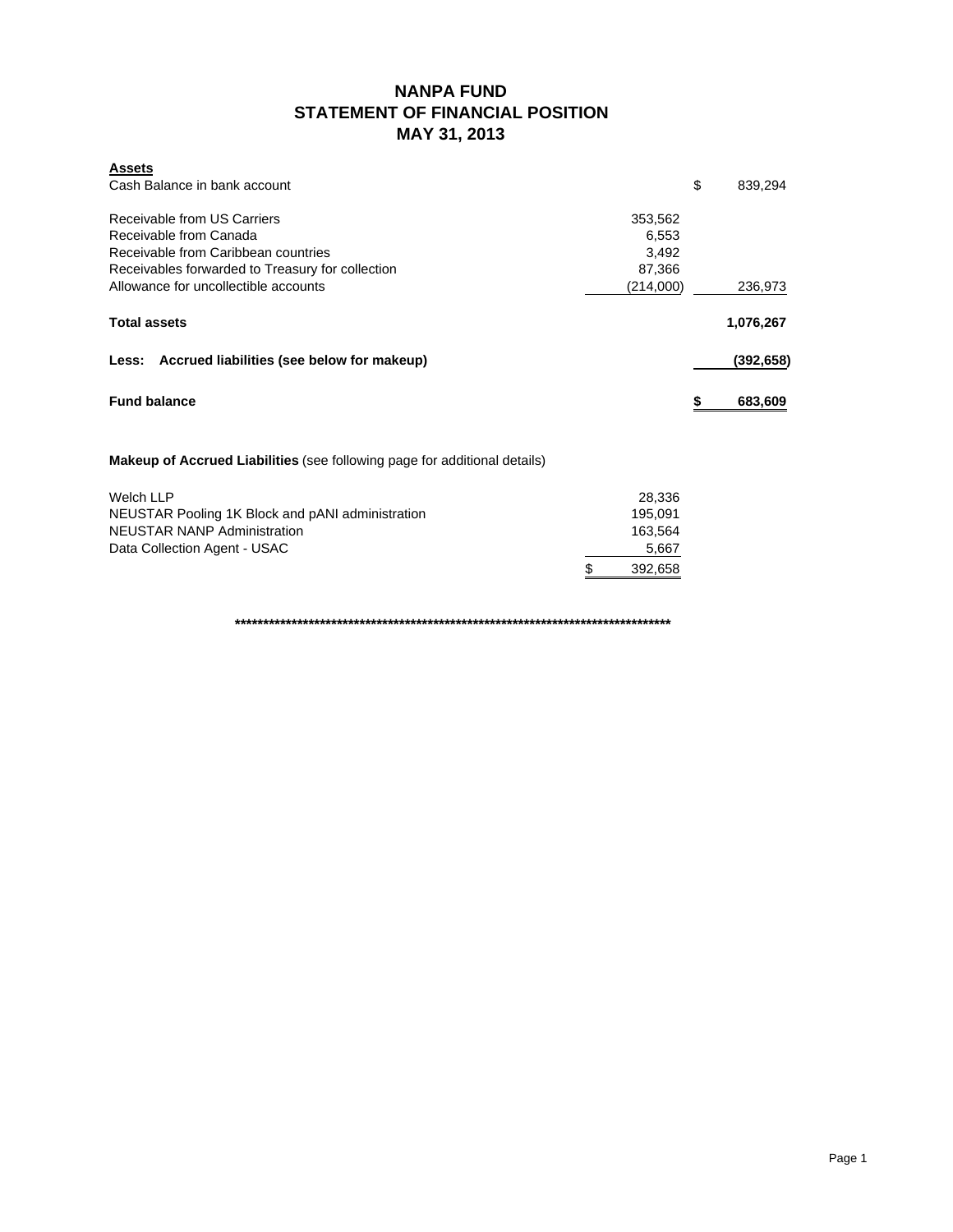### **NANPA FUND FORECASTED STATEMENT OF CHANGES IN FUND BALANCE JULY 2012 TO JUNE 2013**

|                                                                     |               | Actual                 |                        |                        |                      |                      |                      |                     |                       |                       |                     |                     |                       |                       |                     |                                            |
|---------------------------------------------------------------------|---------------|------------------------|------------------------|------------------------|----------------------|----------------------|----------------------|---------------------|-----------------------|-----------------------|---------------------|---------------------|-----------------------|-----------------------|---------------------|--------------------------------------------|
|                                                                     |               |                        |                        |                        |                      |                      |                      |                     |                       |                       |                     |                     | <b>Budgeted</b>       |                       |                     | Variance between<br>forecasted results and |
|                                                                     |               | <b>Jul-12</b>          | Aug-12                 | <b>Sep-12</b>          | Oct-12               | <b>Nov-12</b>        | Dec-12               | $Jan-13$            | Feb-13                | Mar-13                | Apr-13              | <b>May-13</b>       | <b>Jun-13</b>         | <b>Total</b>          | <b>Budget</b>       | budget at June 30/13                       |
| Revenue                                                             |               |                        |                        |                        |                      |                      |                      |                     |                       |                       |                     |                     |                       |                       |                     |                                            |
| <b>International Contributions</b><br>Canada<br>Caribbean countries | (1)<br>(1)    | 13,106<br>16.290       | 6,553<br>$\sim$        | 6,553<br>$\sim$        | 6,553<br>$\sim$      | 6,553<br>$\sim$      | 6,553<br>$\sim$      | 6,553<br>$\sim$     | 6,553<br>$\sim$       | 6,552<br>$\sim$       | 6,552<br>$\sim$     | 6,552<br>$\sim$     |                       | 78,633<br>16,290      | 78,633<br>16,290    | $\sim$                                     |
| <b>Total International Contributions</b>                            |               | 29,396                 | 6,553                  | 6,553                  | 6,553                | 6,553                | 6,553                | 6,553               | 6,553                 | 6,552                 | 6,552               | 6,552               |                       | 94,923                | 94,923              |                                            |
| Domestic Contributions - US carriers                                | (1)           | 2,813,096              | 229,900                | 237,022                | 239,136              | 238,943              | 232,489              | 232,754             | 233,792               | 236,213               | 235,420             | 222,451             |                       | 5,151,216             | 5,139,392           | 11,824                                     |
| Late filing fees for Form 499A                                      | (2)           | 1,900                  | 3,100                  | 3,000                  |                      | 400)                 | 6,800                | 900)                | 300                   | 1,200                 |                     | 100                 | 103,500               | 98,800                | 85,000              | 13,800                                     |
| Interest income                                                     | (3)           | 1.017                  | 589                    | 1,093                  | 759                  | 767                  | 653                  | 480                 | 355                   | 509                   | 306                 | 368                 | 500                   | 7.396                 | 6,000               | 1,396                                      |
| <b>Total revenue</b>                                                |               | 2,845,409              | 233,942                | 247,668                | 246,448              | 245,863              | 232,895              | 238,887             | 241,000               | 244,474               | 242,278             | 229,471             | 104,000               | 5,352,335             | 5,325,315           | 27,020                                     |
|                                                                     |               |                        |                        |                        |                      |                      |                      |                     |                       |                       |                     |                     |                       |                       |                     |                                            |
| <b>Expenses</b><br><b>NANPA Administration</b>                      | (4), (7)      | 276,207                | 276,207                | 278,756                | 279,757              | 276,207              | 297,486              | 277,173             | 276,315               | 276,207               | 165,071             | 163,564             | 160,804               | 3,003,754             | 1,632,000           | 1,371,754                                  |
| 1K Block Pooling & pANI Administration                              | (4), (8), (9) | 256,549                | 235,851                | 188,385                | 188,385              | 188,385              | 196,780              | 197,509             | 204,382               | 195,091               | 195,091             | 195,091             | 195,091               | 2,436,590             | 2,393,628           | 42,962                                     |
| <b>Billing and Collection</b>                                       |               |                        |                        |                        |                      |                      |                      |                     |                       |                       |                     |                     |                       |                       |                     |                                            |
| Welch LLP<br>Data Collection Agent                                  | (4)           | 23,443<br>5,042        | 23,443<br>4,518        | 23,443<br>4,445        | 23,443<br>4,420      | 23,443<br>4,268      | 23,443<br>4,255      | 23,443<br>4,488     | 23,443<br>4,488       | 23,443<br>4,457       | 28,336<br>4,667     | 28,336<br>4,924     | 28,336<br>5,666       | 295,995<br>55,638     | 281,317<br>68,000 ( | 14,678<br>12,362)                          |
| <b>Annual Operations Audit</b>                                      | (5)<br>(6)    | $\sim$                 | $\sim$                 | 40,000                 | $\sim$               | $\sim$               | $\sim$               | 1,800               | $\sim$                | $\sim$                | $\sim$              |                     |                       | 41,800                | 40,000              | 1,800                                      |
| <b>Bank Charges</b>                                                 | (10)          | 1.471                  | 5,795                  | 4,424                  | 4,099                | 3,905                | 3,492                | 2,510               | 3,153                 | 3,110                 | 2,583               | 2.780               | 1,925                 | 39,247                | 23,100              | 16,147                                     |
| <b>Carrier Audits</b>                                               | (11)          | $\sim$                 |                        | $\sim$                 | $\sim$               | $\sim$               | $\sim$               | $\sim$              | $\sim$                | ۰.                    | $\sim$              | $\sim$              |                       |                       | 300,000 (           | 300,000                                    |
| Bad debt expense                                                    | (12)          | 310                    | 21,532)                | 24,632                 | 991)                 | 13,014               | 11,750)              | 3,200               | 9,197                 | 5,685)                | 443)                | 1,201               | 3,333                 | 6,310                 | 40,000              | 46,310                                     |
| <b>Total expenses</b>                                               |               | 563,022                | 524,282                | 564,085                | 499,113              | 509,222              | 513,706              | 510,123             | 502,584               | 496,623               | 395,305             | 393,494             | 395,155               | 5,866,714             | 4,778,045           | 1,088,669                                  |
| Net revenue (expenses)                                              |               | 2,282,387              | 290,340)               | 316,417)               | 252,665)             | 263,359)             | 280,811)             | 271,236)            | 261,584)              | 252,149)              | 153,027)            | 164,023)            | 291,155) (            | 514,379)              | 547,270 (           | 1,061,649)                                 |
| <b>Opening fund balance</b>                                         |               | 906,833                | 3,189,220              | 2,898,880              | 2,582,463            | 2,329,798            | 2,066,439            | 1,785,628           | 1,514,392             | 1,252,808             | 1,000,659           | 847,632             | 683,609               | 906,833               | 952,730             | 45,897                                     |
|                                                                     |               |                        |                        |                        |                      |                      |                      |                     |                       |                       |                     |                     |                       |                       |                     |                                            |
| <b>Closing fund balance</b>                                         |               | 3,189,220              | 2,898,880              | 2,582,463              | 2,329,798            | 2,066,439            | 1,785,628            | 1,514,392           | 1,252,808             | 1,000,659             | 847,632             | 683,609             | 392,454               | 392,454               | 1,500,000           | 1,107,546                                  |
| Fund balance makeup:                                                |               |                        |                        |                        |                      |                      |                      |                     |                       |                       |                     |                     |                       |                       |                     |                                            |
| Contingency                                                         |               | 1.500.000              | 1,500,000              | 1,500,000              | 1,500,000            | 1,500,000            | 1,500,000            | 1,500,000           | 1.500.000             | 1,500,000             | 1,500,000           | 1,500,000           | 1,500,000             | 1,500,000             | 1,500,000           |                                            |
| Surplus                                                             |               | 1,689,220<br>3.189.220 | 1.398.880<br>2.898.880 | 1,082,463<br>2.582.463 | 829,798<br>2,329,798 | 566,439<br>2.066.439 | 285,628<br>1.785.628 | 14.392<br>1.514.392 | 247,192)<br>1,252,808 | 499,341)<br>1.000.659 | 652,368)<br>847.632 | 816.391)<br>683.609 | 1,107,546)<br>392.454 | 1,107,546)<br>392,454 | $\sim$<br>1.500.000 |                                            |
|                                                                     |               |                        |                        |                        |                      |                      |                      |                     |                       |                       |                     |                     |                       |                       |                     |                                            |

**(8)** No commentary

#### **Assumptions: Reconciliation of forecast at June 30, 2013 to budget**

| (1) The US carrier contributions for the period from July 2012 to June 2013 and the International contributions are based upon actual billings.                    | Budgeted fund balance at June 30/13 - contingency                            | 1,500,000   |
|--------------------------------------------------------------------------------------------------------------------------------------------------------------------|------------------------------------------------------------------------------|-------------|
| (2) These fees represent the \$100 late filing fee charged to those companies that do not file the Form 499A by the due date.                                      | Decrease in fund balance between budget period (February 2012) and June 2012 | (45, 897)   |
| (3) Interest income projections are estimates                                                                                                                      | Additional billings over estimate from budget                                | 11,824      |
| (4) The cost for 1K Block Pooling is based on a contract extension in force up to June 14, 2013.<br>The cost of NANPA Administration is based on the new contract. | Late filing fees (reversal) for Form 499A                                    | 13,800      |
| The cost of B&C Agent is based on the interim contract with Welch LLP in force until November 30, 2013                                                             | Underestimate of interest earned to date compared to budget                  | 1,396       |
| (5) The expense for the Data Collection Agent is based on estimate of costs by USAC for the 2012 calendar year.                                                    | NANP Admin - difference between budget and actual contract awarded           | (1,352,764) |
| (6) The estimated cost for the annual operations audit performed by Ernst & Young LLP is \$40,000.                                                                 | NANP Admin - change orders issued                                            | (18,990)    |
| (7) No commentary                                                                                                                                                  | Additional billings from B & C Agent due to renewal of contract              | (14, 678)   |
| (8) No commentary                                                                                                                                                  | Data Collection fees - Adjustment to actual from budget                      | 12,362      |
| (9) The cost of ongoing permanent pANI administration is based on a 6-month fixed fee of \$40,628                                                                  | Bad debts - Adiustment to actual from budget                                 | 46,310      |
| (10) Bank fees are an expense to the Fund.                                                                                                                         | Pooling and p-ANI - adjustment to actual from budget                         | 3,436       |
| (11) The budget allowed \$300,000 for carrier audits. The FCC has indicated that they do not anticipate any audits being performed prior to June 2013.             | Pooling change orders                                                        | (46, 398)   |
| (12) The allowance covers all accounts considered potentially uncollectible at May 31, 2013.                                                                       | Carrier audits that will not be performed                                    | 300,000     |
|                                                                                                                                                                    | Operations Audit - Adiustment to actual from budget                          | (1,800)     |
|                                                                                                                                                                    | Bank fees - Adjustment to actual from budget                                 | (16, 147)   |
|                                                                                                                                                                    | Forecasted fund balance at June 30/13                                        | 392,454     |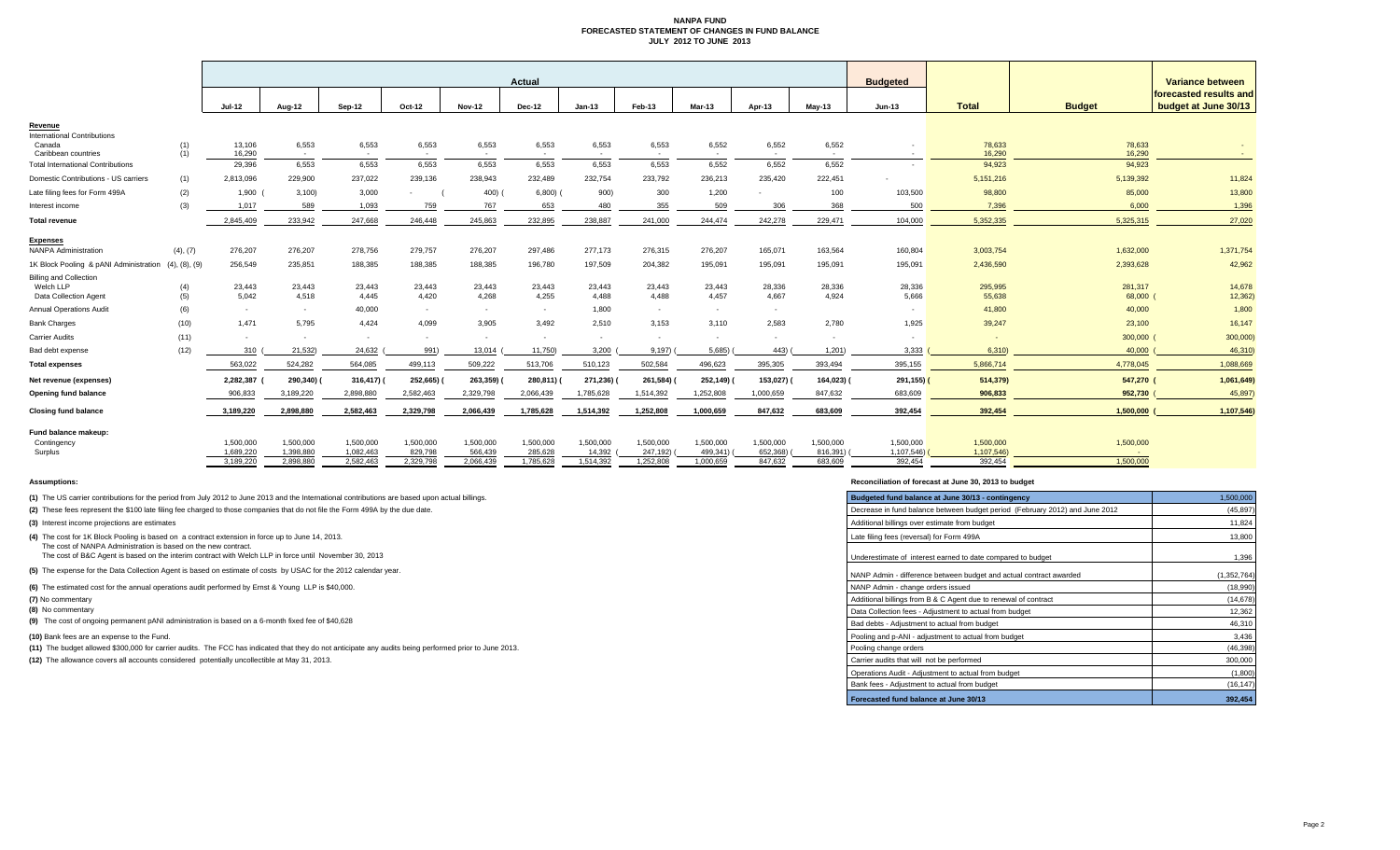### **NANPA FUND FORECASTED STATEMENT OF CHANGES IN FUND BALANCE JULY 2013 TO JUNE 2014**

|                                          |            | <b>Projection</b>      |                          |                        |                        |                        |                        |                        |                                   |                      |                      |                      |                     |
|------------------------------------------|------------|------------------------|--------------------------|------------------------|------------------------|------------------------|------------------------|------------------------|-----------------------------------|----------------------|----------------------|----------------------|---------------------|
|                                          |            | $Jul-13$               | Aug-13                   | Sep-13                 | Oct-13                 | <b>Nov-13</b>          | Dec-13                 | <b>Jan-14</b>          | Feb-14                            | Mar-14               | Apr-14               | $May-14$             | <b>Jun-14</b>       |
| <b>Projected Revenue</b>                 |            |                        |                          |                        |                        |                        |                        |                        |                                   |                      |                      |                      |                     |
| International Contributions              |            |                        |                          |                        |                        |                        |                        |                        |                                   |                      |                      |                      |                     |
| Canada<br>Caribbean countries            | (1)<br>(1) | 17,748<br>22,112       | 8,874                    | 8,874                  | 8,873                  | 8,873                  | 8,873                  | 8,873                  | 8,873<br>$\overline{\phantom{a}}$ | 8,873                | 8,873                | 8,873                |                     |
| <b>Total International Contributions</b> |            | 39,860                 | 8,874                    | 8,874                  | 8,873                  | 8,873                  | 8,873                  | 8,873                  | 8,873                             | 8,873                | 8,873                | 8,873                |                     |
| Domestic Contributions - US carriers     | (1)        | 3,332,459              | 262,989                  | 262,989                | 262,989                | 262,989                | 262,989                | 262,989                | 262,989                           | 262,989              | 262,989              | 262,989              |                     |
| Late filing fees for Form 499A           | (2)        |                        |                          |                        | ٠                      |                        |                        |                        |                                   |                      |                      |                      | 85,000              |
| Interest income                          | (3)        | 666                    | 666                      | 666                    | 666                    | 667                    | 667                    | 667                    | 667                               | 667                  | 667                  | 667                  | 667                 |
| Total projected revenue                  |            | 3,372,985              | 272,529                  | 272,529                | 272,528                | 272,529                | 272,529                | 272,529                | 272,529                           | 272,529              | 272,529              | 272,529              | 85,667              |
| <b>Projected Expenses</b>                |            |                        |                          |                        |                        |                        |                        |                        |                                   |                      |                      |                      |                     |
| <b>NANPA Administration</b>              | (4)        | 289,966                | 174,550                  | 174,550                | 174,550                | 174,550                | 174,550                | 174,549                | 174,549                           | 174,549              | 174,549              | 174,549              | 174,549             |
| 1K Block Pooling and pANI Administration | (5)        | 188,385                | 188,385                  | 188,385                | 188,385                | 188,385                | 188,385                | 188,385                | 188,385                           | 188,385              | 188,385              | 188,385              | 188,385             |
| <b>Billing and Collection</b>            |            |                        |                          |                        |                        |                        |                        |                        |                                   |                      |                      |                      |                     |
| Welch LLP<br>Data Collection Agent       | (6)<br>(7) | 28,336<br>4,750        | 28,336<br>4,750          | 28,336<br>4,750        | 28,336<br>4,750        | 28,336<br>4,750        | 28,336<br>4,750        | 28,336<br>4,750        | 28,336<br>4,750                   | 28,336<br>4,750      | 28,336<br>4,750      | 28,336<br>4,750      | 28,336<br>4,750     |
| <b>Annual Operations Audit</b>           | (8)        |                        | $\overline{\phantom{a}}$ | 42,000                 |                        |                        |                        | ÷.                     |                                   |                      |                      |                      |                     |
| <b>Bank Charges</b>                      | (9)        | 3,000                  | 3,000                    | 3,000                  | 3,000                  | 3,000                  | 3,000                  | 3,000                  | 3,000                             | 3,000                | 3,000                | 3,000                | 3,000               |
| Carrier Audits                           | (10)       |                        |                          |                        |                        |                        |                        | ٠                      | 300,000                           |                      |                      |                      |                     |
| Bad debt expense (recovery)              | (11)       | 3,334                  | 3,334                    | 3,334                  | 3,334                  | 3,333                  | 3,333                  | 3,333                  | 3,333                             | 3,333                | 3,333                | 3,333                | 3,333               |
| <b>Total projected expenses</b>          |            | 517,771                | 402,355                  | 444,355                | 402,355                | 402,354                | 402,354                | 402,353                | 702,353                           | 402,353              | 402,353              | 402,353              | 402,353             |
|                                          |            |                        |                          |                        |                        |                        |                        |                        |                                   |                      |                      |                      |                     |
| Projected Net revenue (expenses)         |            | 2,855,214              | 129,826) (               | 171,826) (             | 129,827) (             | 129,825)               | 129,825)               | 129,824) (             | 429,824)                          | 129,824) (           | 129,824) (           | 129,824) (           | 316,686)            |
| <b>Projected Opening fund balance</b>    |            | 392,454                | 3,247,668                | 3,117,842              | 2,946,016              | 2,816,189              | 2,686,364              | 2,556,539              | 2,426,715                         | 1,996,891            | 1,867,067            | 1,737,243            | 1,607,419           |
| <b>Projected Closing fund balance</b>    |            | 3,247,668              | 3,117,842                | 2,946,016              | 2,816,189              | 2,686,364              | 2,556,539              | 2,426,715              | 1,996,891                         | 1,867,067            | 1,737,243            | 1,607,419            | 1,290,733           |
| Projected Fund balance makeup:           |            |                        |                          |                        |                        |                        |                        |                        |                                   |                      |                      |                      |                     |
| Contingency                              |            | 1,250,000              | 1,250,000                | 1,250,000              | 1,250,000              | 1,250,000              | 1,250,000              | 1,250,000              | 1,250,000                         | 1,250,000            | 1,250,000            | 1,250,000            | 1,250,000           |
| Surplus                                  |            | 1,997,668<br>3,247,668 | 1,867,842<br>3,117,842   | 1,696,016<br>2,946,016 | 1,566,189<br>2,816,189 | 1,436,364<br>2,686,364 | 1,306,539<br>2,556,539 | 1,176,715<br>2,426,715 | 746,891.09<br>1,996,891           | 617,067<br>1,867,067 | 487,243<br>1,737,243 | 357,419<br>1,607,419 | 40,733<br>1,290,733 |
|                                          |            |                        |                          |                        |                        |                        |                        |                        |                                   |                      |                      |                      |                     |

#### **Assumptions:**

**(1)** The contribution for July 2013 - June 2014 is based on actual billings

**(2)** These estimated fees represent the \$100 late filing fee charged to those companies that do not file the Form 499A by the due date.

**(3)** Interest income projections are estimates

(4) The cost of NANP administration is based on the contract awarded in 2012. The contract expires in July 2017. An additional amount of \$115,416 is allowed for to cover the cost of a contract modification #2

**(5)** The cost for 1K Block Pooling Administration is based on the ccontract extentsion that expires June 14/13. Ongoing pANI costs are based on the interim contract extension in place fthat expires June 14/13

**(6)** The cost of B&C Agent is based on the interim contract with Welch LLP in force until November 30, 2013.

**(7)** The expense for the Data Collection Agent is based on estimate of costs by USAC.

**(8)** The cost of the annual operations audit is based on the cost of the prior year's history of billing from Ernst & Young LLP.

**(9)** Bank fees are an expense to the Fund and are estimated based on prior years' history.

**(10)** The budget allowed \$300,000 for carrier audits.

**(11)** The allowance covers all accounts considered potentially uncollectible. This will be covered by the contingency allowance.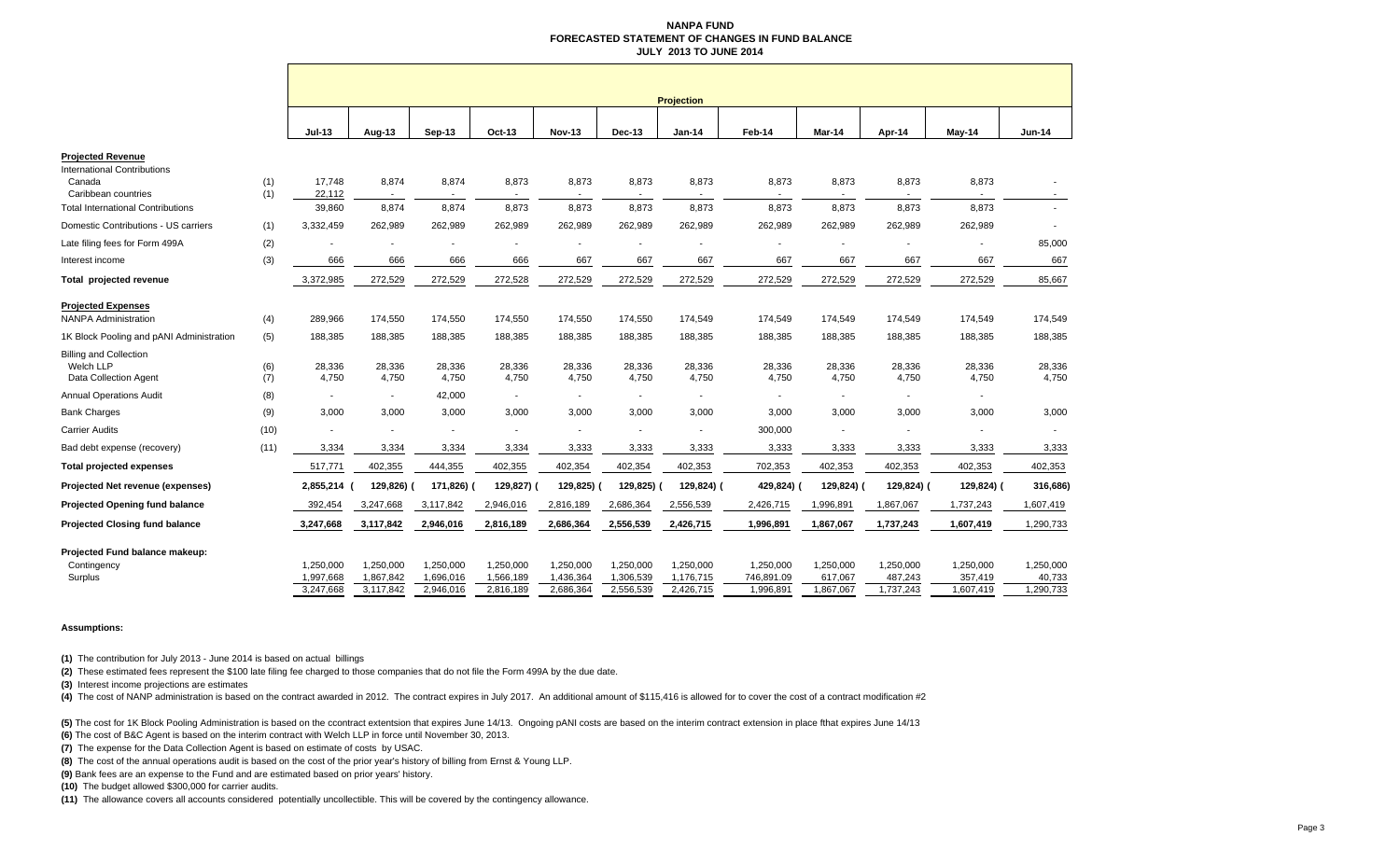# **CURRENT AND FORECASTED LIABILITIES**

|                                                                               |          |                |                        | Current       |         |          |                |         |         |
|-------------------------------------------------------------------------------|----------|----------------|------------------------|---------------|---------|----------|----------------|---------|---------|
|                                                                               |          |                |                        | <b>May-13</b> | Jun-13  | $Jul-13$ | Aug-13         | Sep-13  | Oct-13  |
| <b>NEUSTAR - NANPA Administration contract</b>                                |          |                |                        | 163,564       | 160,804 | 289,966  | 174,550        | 174,550 | 174,550 |
| - Payment authorized by the FCC in May<br>April 2013                          |          | 165,071        |                        |               |         |          |                |         |         |
| - Authorization by the FCC has not been received for payment<br>May 2013      |          |                | 163,564<br>\$          |               |         |          |                |         |         |
| <b>NEUSTAR - Block Pooling and pANI Administration contract</b>               |          |                |                        | 195,091       | 195,091 | 195,091  | 195,091        | 195,091 | 195,091 |
| - Payment authorized by the FCC in May<br>April 2013                          | \$       | 195,091        |                        |               |         |          |                |         |         |
| - Authorization by the FCC has not been received for payment<br>May 2013      |          |                | 195,091<br>\$          |               |         |          |                |         |         |
| Welch LLP - Billing & Collection Agent                                        |          |                |                        | 28,336        | 28,336  | 28,336   | 28,336         | 28,336  | 28,336  |
| - Payment authorized by the FCC in May                                        |          |                |                        |               |         |          |                |         |         |
| April 2013                                                                    |          | 28,336         |                        |               |         |          |                |         |         |
| - Authorization by the FCC has not been received for payment<br>May 2013      |          |                | \$<br>28,336           |               |         |          |                |         |         |
| <b>USAC - Data Collection Agent</b><br>- Payment authorized by the FCC in May |          |                |                        | 5,667         | 5,666   | 4,750    | 4,750          | 4,750   | 4,750   |
| March 2013                                                                    |          | 4,667          |                        |               |         |          |                |         |         |
| April 2013                                                                    | \$<br>\$ | 4,924<br>9,591 |                        |               |         |          |                |         |         |
| - Authorization by the FCC has not been received for paymen<br>May 2013       |          |                | $\frac{1}{2}$<br>5,667 |               |         |          |                |         |         |
| <b>Carrier audits</b>                                                         |          |                |                        |               |         |          |                |         |         |
| Ernst & Young LLP- Annual operations audit                                    |          |                |                        |               |         |          | $\overline{a}$ | 42,000  |         |
|                                                                               |          |                |                        |               |         |          |                |         |         |
| <b>Bank Fees</b>                                                              |          |                |                        |               | 1,925   | 3,000    | 3,000          | 3,000   | 3,000   |
|                                                                               |          |                |                        |               |         |          |                |         |         |
| <b>Total</b>                                                                  |          |                |                        | 392,658       | 391,822 | 521,143  | 405,727        | 447,727 | 405,727 |